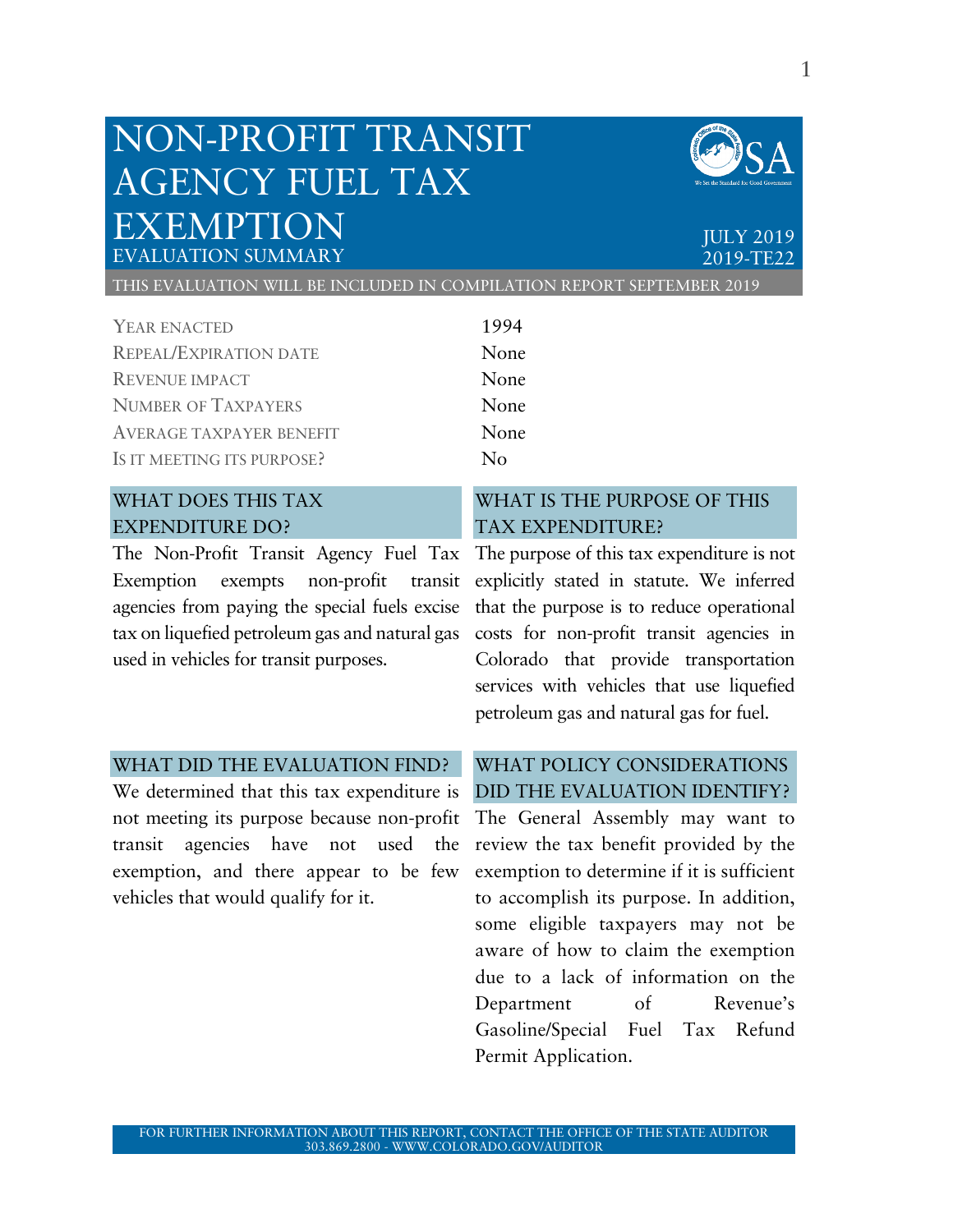# NON-PROFIT TRANSIT AGENCY FUEL TAX EXEMPTION

# EVALUATION RESULTS

#### WHAT IS THE TAX EXPENDITURE?

The Non-Profit Transit Agency Fuel Tax Exemption exempts nonprofit transit agencies from paying the fuel excise tax on liquefied petroleum gas and natural gas used in vehicles for transit purposes [Section 39-27-102.5(7), C.R.S.]. There have been no significant changes to this tax expenditure since it was created in 1994.

Non-profit transit agencies are non-profit organizations that supplement government-run public transit by providing transportation to those without the physical or financial means to use private, forprofit transportation. Non-profit transit agencies are separate from government entities, such as the Regional Transportation District (RTD), which provides public transit busses, trains, light rail, and Access-a-Ride. In addition, the exemption only applies to purchases of liquefied petroleum and natural gas; other fuels, such as gasoline and diesel do not qualify for the exemption.

According to the Department of Revenue, to claim the Non-Profit Transit Agency Fuel Tax Exemption, taxpayers would include the amount they paid in fuel excise taxes on the purchase of liquefied petroleum gas and natural gas used for transit purposes on the Gasoline/Special Fuel Tax Refund Permit Application (Form DR 7189) that is used for other fuel tax refunds.

## WHO ARE THE INTENDED BENEFICIARIES OF THE TAX EXPENDITURE?

Statute does not specifically identify the intended beneficiaries of the Non-Profit Transit Agency Fuel Tax Exemption. Based on the statutory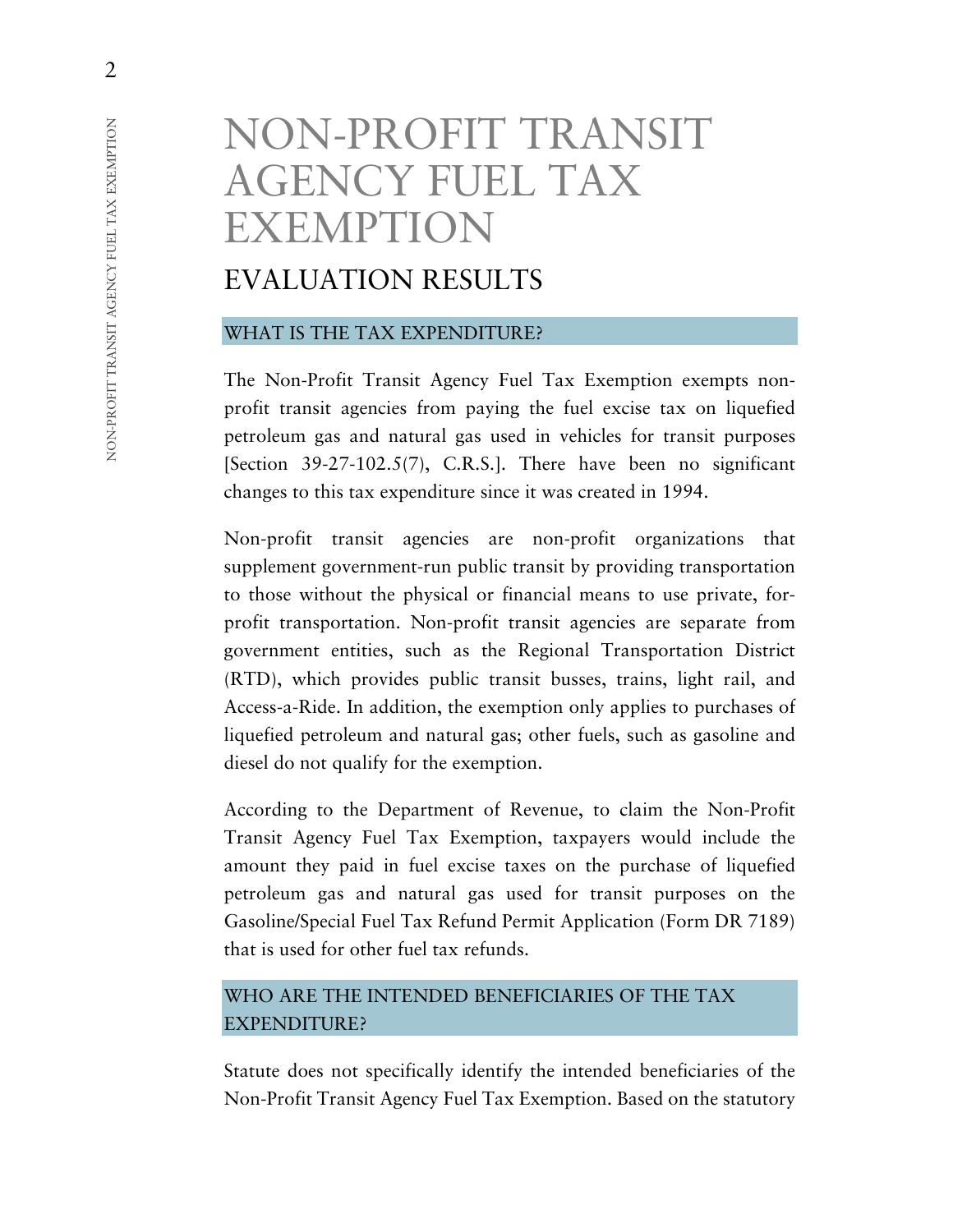language, we inferred that the primary beneficiaries of this tax expenditure are non-profit transit agencies operating in Colorado with vehicles that use liquefied petroleum gas and natural gas for fuel.

According to the Colorado Association of Transit Agencies (CASTA), there are at least 26 non-profit transit agencies located all across Colorado. In Calendar Year 2017, these agencies traveled over 4.9 million miles, and provided more than 1.3 million passenger trips. As a comparison, during this same time period, RTD covered nearly 61 million miles and provided over 103 million passenger trips. These nonprofit transit agencies typically operate demand response services, primarily for senior citizens and persons with disabilities who are outside of the range of government-provided public transportation.

We also inferred that consumers who use non-profit transit services would be indirect beneficiaries of the exemption since it would reduce the operating costs for non-profit transit agencies. The lower operating costs could allow for expanded services or lowered ticket fares for those utilizing these services.

#### WHAT IS THE PURPOSE OF THE TAX EXPENDITURE?

Statute does not explicitly state a purpose for the Non-Profit Transit Agency Fuel Tax Exemption. Based on our review of statute, we inferred that the purpose of the exemption is to reduce operating costs for non-profit transit agencies that provide transportation services with vehicles that use liquefied petroleum gas and natural gas as fuel.

# IS THE TAX EXPENDITURE MEETING ITS PURPOSE AND WHAT PERFORMANCE MEASURES WERE USED TO MAKE THIS DETERMINATION?

We found that the Non-Profit Transit Agency Fuel Tax Exemption is not meeting its purpose because non-profit transit agencies are not using it and there appear to be very few vehicles that would qualify for it.

3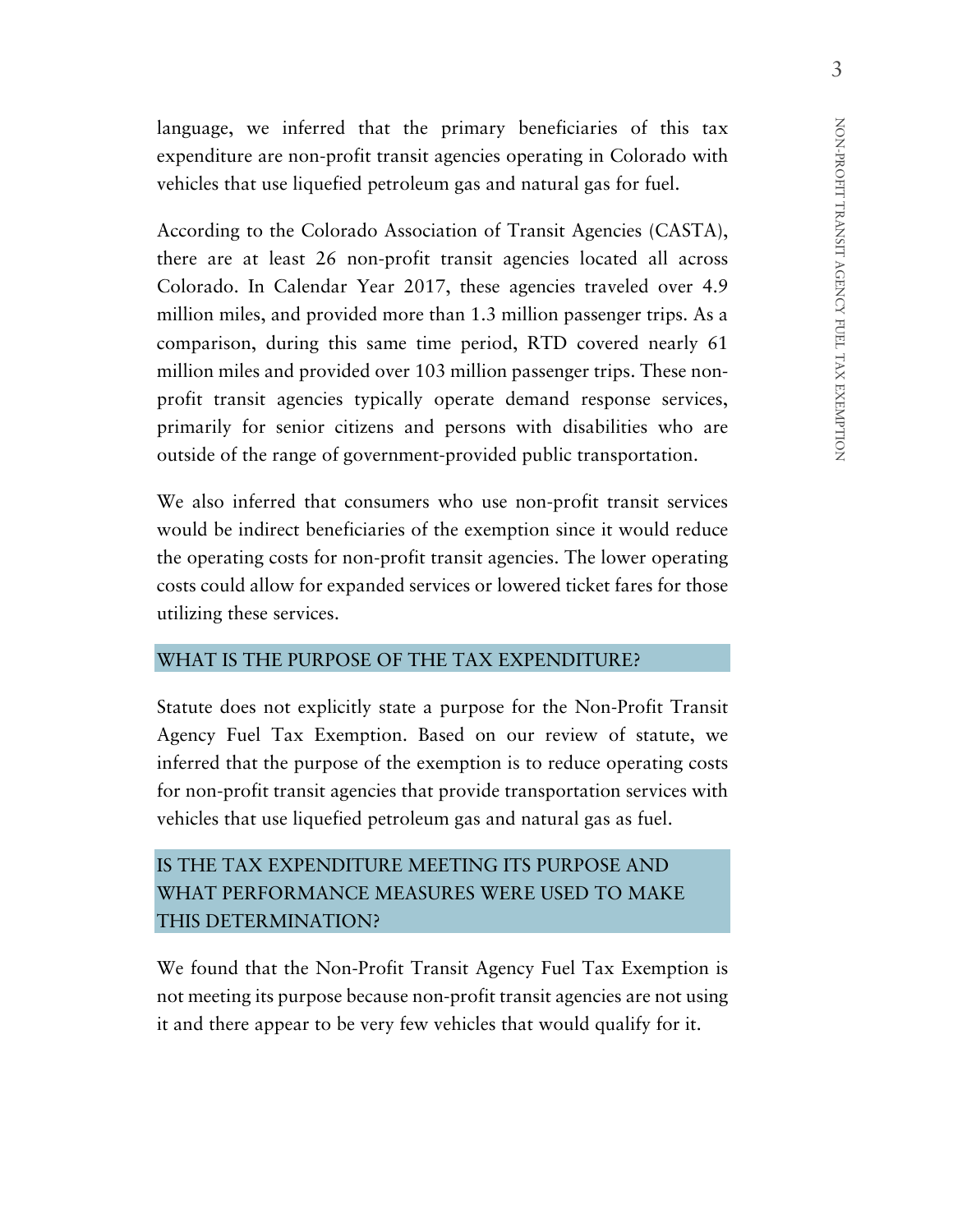Statute does not provide quantifiable performance measures for this expenditure. Therefore, we created and applied the following performance measure to determine the extent to which the exemption is meeting its inferred purpose:

**PERFORMANCE MEASURE:** *To what extent is the Non-Profit Transit Agency Fuel Tax Exemption reducing operating costs for non-profit transit agencies in Colorado that use liquefied petroleum gas and natural gas to fuel their vehicles?*

**RESULT:** The Non-Profit Transit Agency Fuel Tax Exemption is not reducing operating costs for non-profit transit agencies because it is not being used and it does not appear that most of the vehicles used by these agencies operate on the type of fuel that qualifies for the exemption. Although this exemption has been available since 1994, according to the Department of Revenue, there have not been any non-profit transit agencies that have claimed it. Representatives from CASTA and the five non-profit transit agencies responding to our survey reported that they were not aware that this exemption existed. Furthermore, statute lists liquefied petroleum gas and natural gas as the fuel types eligible for the exemption. According to a 2016 study conducted by the American Transportation Association, there are no transit vehicles in the United States that use liquefied petroleum gas. Although the study reports that about 15 percent of transit vehicles are fueled with natural gas or blends, only the portion of these powered solely by natural gas would qualify for the exemption. According to CASTA, the large majority of fuel used in transit operations is gasoline, which does not qualify for the exemption.

### WHAT ARE THE ECONOMIC COSTS AND BENEFITS OF THE TAX EXPENDITURE?

We did not identify any economic costs or benefits of the Non-Profit Transit Agency Fuel Tax Exemption since it is not being used. However, as shown in EXHIBIT 1.1, we estimate that the potential revenue impact to the State would only be about \$4,013 annually, if all non-profit transit agencies that use natural gas began claiming the exemption.

4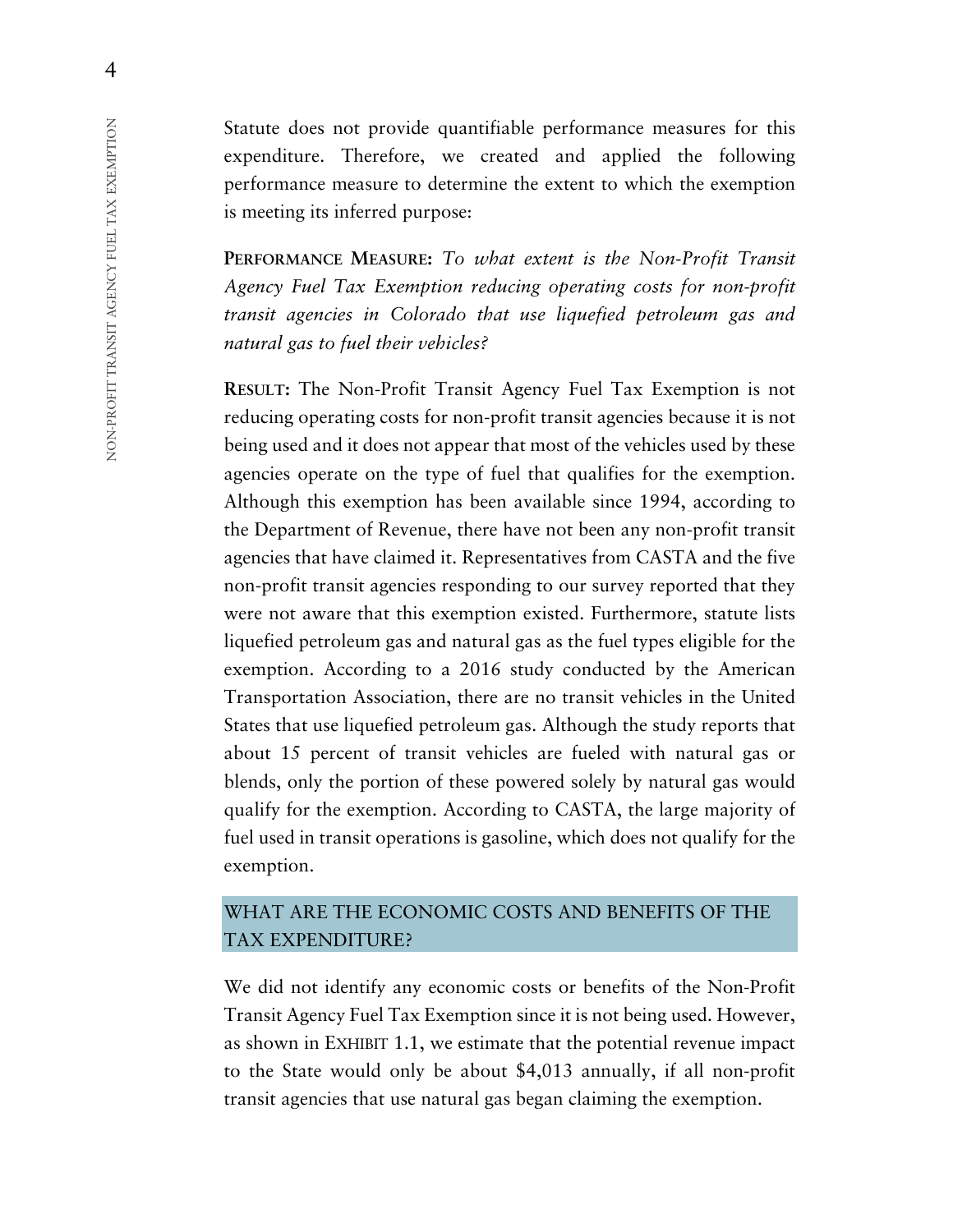| I              |   |
|----------------|---|
| l<br>j         |   |
|                |   |
|                |   |
| I              |   |
| I              |   |
|                |   |
|                |   |
| I              |   |
|                |   |
|                |   |
|                |   |
| l              |   |
| l              |   |
| I              |   |
| l              |   |
| I              |   |
|                |   |
|                |   |
|                |   |
|                |   |
|                |   |
| I              |   |
| I              |   |
|                |   |
|                | ł |
|                | l |
|                |   |
|                |   |
| I              |   |
| $\overline{a}$ |   |
|                |   |
| ו<br>ו         |   |
|                |   |
| j              | l |
|                | l |
|                |   |
| I              |   |
|                |   |
| l              |   |
| I              |   |
|                |   |
| I              |   |
|                |   |

#### EXHIBIT 1.1. POTENTIAL ANNUAL REVENUE IMPACT OF NON-PROFIT TRANSIT AGENCY FUEL TAX EXEMPTION

| Percentage of transit vehicles that use natural gas <sup>1</sup>                       | 15%                  |
|----------------------------------------------------------------------------------------|----------------------|
| Number of miles traveled by non-profit transit agency<br>vehicles annually             | 4,944,700            |
| Number of miles traveled by non-profit transit agency<br>vehicles that use natural gas | 741,720              |
| Average miles per gallon of natural gas powered vehicles                               | 28                   |
| Number of gallons of natural gas fuel consumed                                         | 26,490               |
| Average natural gas fuel excise tax rate                                               | \$.1515 <sup>2</sup> |
| Estimated fuel excise tax paid/<br>Amount of fuel tax exempted                         | \$4,013              |

SOURCE: Office of the State Auditor analysis of Colorado Association of Transit Agencies' 2017 data, the 2016 American Public Transportation Association study data, and the Metropolitan Utilities District report on natural gas powered vehicles.

<sup>1</sup>This percentage also includes vehicles that operate on blended fuel types that are not eligible for the exemption; however, we were unable to break out the percentage attributable to these vehicles.

<sup>2</sup> There are two subtypes of natural gas used to fuel vehicles; currently, the compressed natural gas excise tax rate is \$0.183 per gallon and the liquefied natural gas excise tax rate is \$0.12 per gallon, so the average excise tax rate for natural gas products is \$0.1515 per gallon.

# WHAT IMPACT WOULD ELIMINATING THE TAX EXPENDITURE HAVE ON BENEFICIARIES?

Presently, eliminating the Non-Profit Transit Agency Fuel Tax Exemption would have no impact to beneficiaries because it has not been used. Even if it were to be used by all eligible transit agencies in the state, eliminating the exemption would have a relatively small impact. Specifically, the estimated impact would be around \$150 per taxpayer, per year. This is based on a potential revenue impact of about \$4,013 annually divided by the 26 non-profit transit agencies currently operating in Colorado.

#### ARE THERE SIMILAR TAX EXPENDITURES IN OTHER STATES?

We identified similar tax expenditures in six other states, including Michigan, Pennsylvania, Texas, Vermont, Virginia, and Wyoming. Vermont's tax expenditure specifically applies to non-profit transit agencies, while Wyoming's tax expenditure applies to all transit agencies. The remaining four states offer exemptions for some nonprofit organizations, including certain types of non-profit transit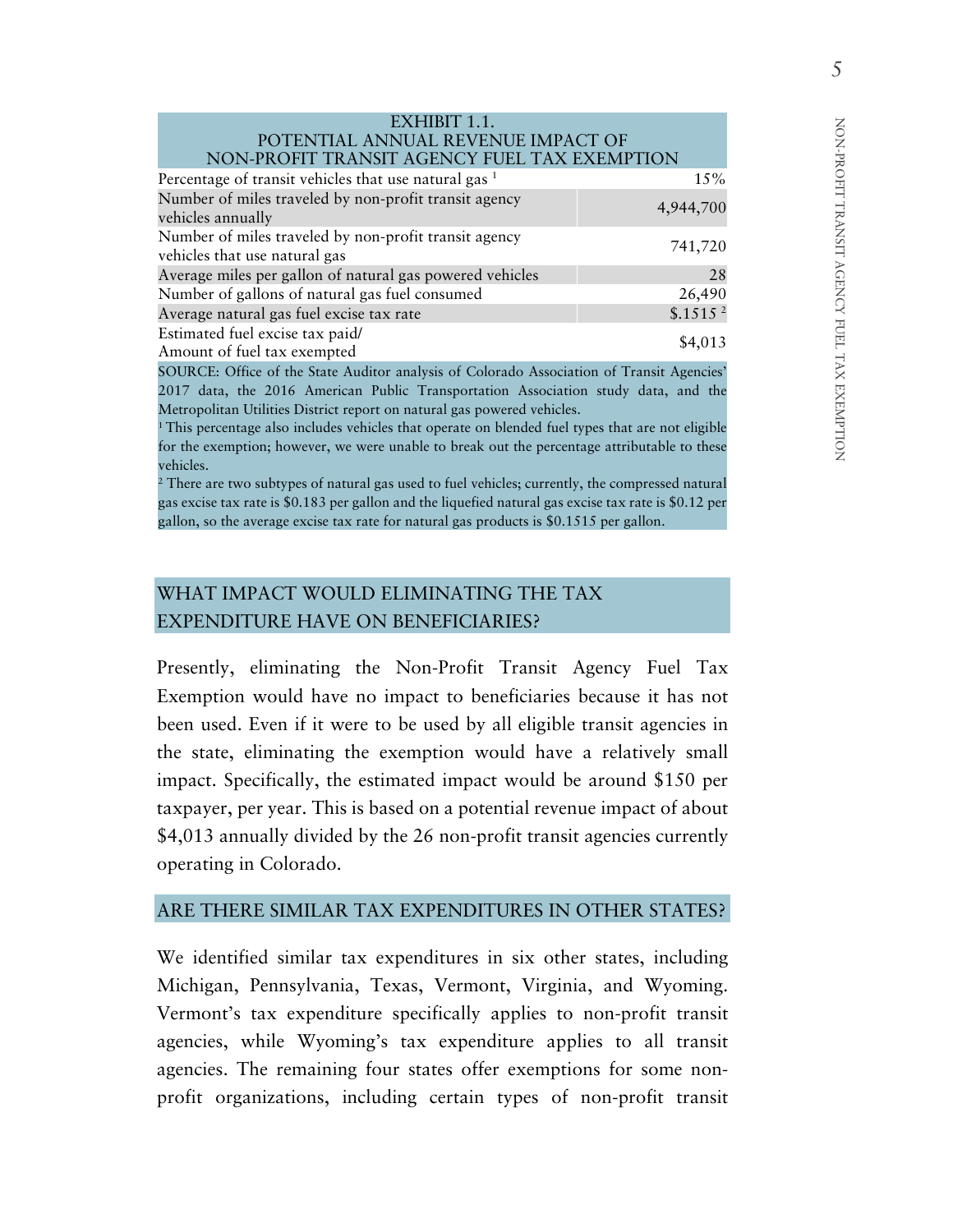agencies, such as those that provide public school transportation. The exemptions in all of these other states have broader applicability than the Colorado exemption because they apply to all fuel types.

# ARE THERE OTHER TAX EXPENDITURES OR PROGRAMS WITH A SIMILAR PURPOSE AVAILABLE IN THE STATE?

We did not identify any tax expenditures or programs with a similar purpose available in Colorado.

# WHAT DATA CONSTRAINTS IMPACTED OUR ABILITY TO EVALUATE THE TAX EXPENDITURE?

We did not identify any data constraints related to this tax expenditure.

# WHAT POLICY CONSIDERATIONS DID THE EVALUATION IDENTIFY?

**THE GENERAL ASSEMBLY MAY WANT TO REVIEW THE TAX BENEFIT PROVIDED BY THE NON-PROFIT TRANSIT AGENCY FUEL TAX EXEMPTION TO DETERMINE IF IT IS SUFFICIENT TO ACCOMPLISH ITS PURPOSE.** Specifically, the six other states that we identified with similar tax expenditures have structured their expenditures to provide a more significant benefit for taxpayers because they apply to all types of fuel, not just liquefied petroleum gas and natural gas. This provides a more substantial reduction in operating costs for agencies in these states, making these provisions more attractive to taxpayers. We estimate that if Colorado's Non-Profit Transit Agency Fuel Tax Exemption applied to all types of fuel, it would have a revenue impact to the State of around \$16,800 and non-profit transit agencies would see a reduction in their operating costs by this same amount, or about \$640 per transit agency. We based this estimate on the percentage of non-profit transit vehicles that use particular types of fuel (e.g., gasoline, diesel, natural gas); the amount of miles traveled by non-profit transit vehicles by fuel type; Colorado's excise tax rates on gasoline, diesel, and natural gas; and the average miles per gallon that gasoline, diesel, and natural gas powered vehicles travel, as shown in EXHIBIT 1.2.